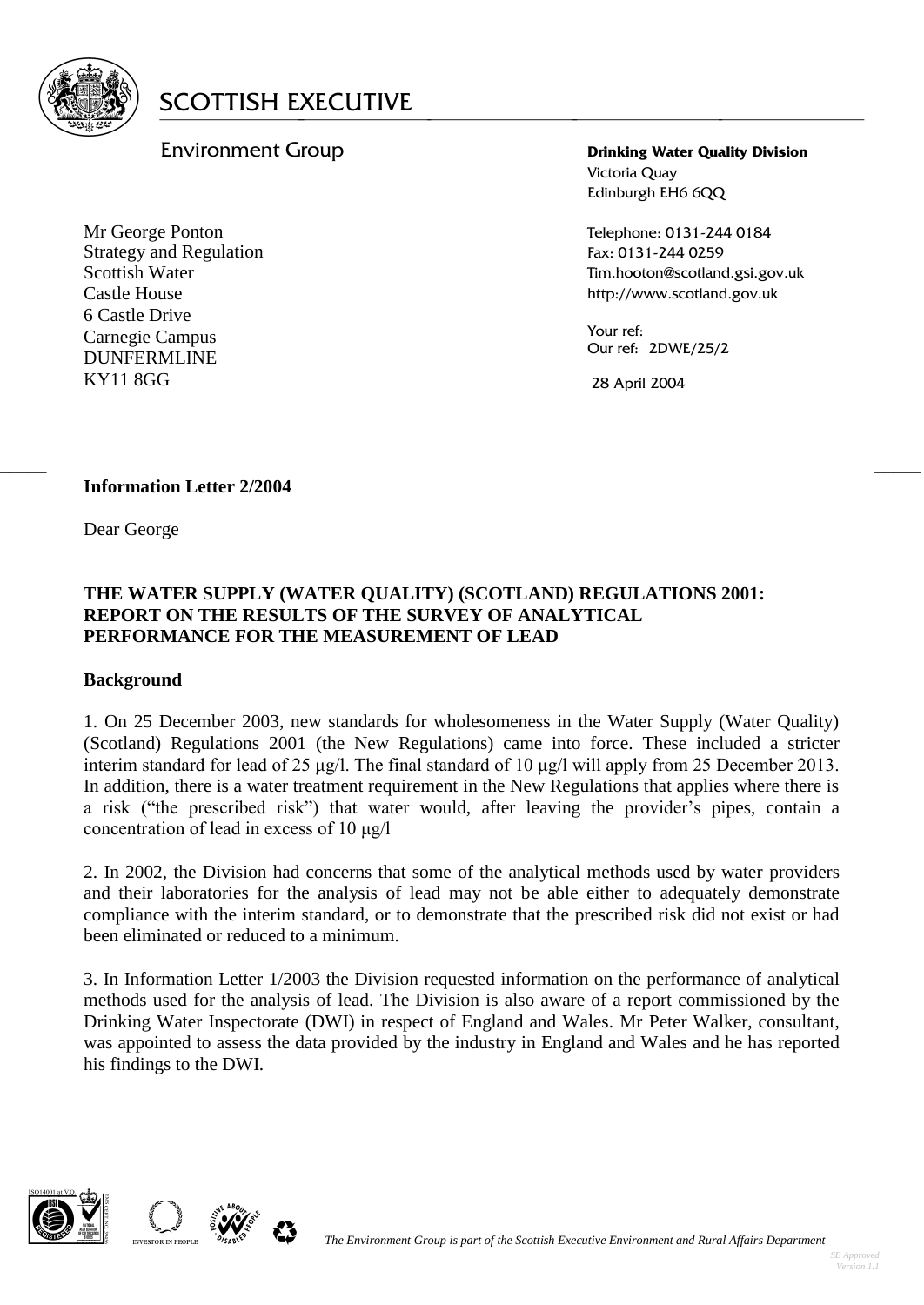### **Purpose**

4. The purpose of this letter is to present the findings of Mr Walker's report. The Division endorses his conclusions and recommendations. A copy of the report is enclosed with this letter.

#### **"A Report on the Results of the Survey of Analytical Performance for the Measurement of Lead within the Laboratories of English and Welsh Water Companies" (The Report)**

5. Mr Walker reviewed methodology, validation and quality control performance for each analytical method, and his general findings, conclusions and recommendations are contained in the Report.

6. You should ensure that copies of this letter and the Report are passed to all laboratories carrying out regulatory drinking water analysis for Scottish Water.

7. The Division will use the Report to inform its decisions on the appropriateness of current arrangements for the analysis of lead and assessing the degree to which Scottish Water have demonstrated optimisation of plumbosolvency control. Scottish Water and their analytical laboratories will be expected to implement the relevant recommendations.

#### **Other matters**

8. During 2003 one laboratory advised the DWI of problems it was experiencing with biased results of interlaboratory proficiency testing (external analytical quality control).

9. Investigations identified the the cause as the use of an inappropriate bought in stock lead standard for calibration. The laboratory was using a stock prepared for atomic absorption spectroscopy when using inductively coupled plasma mass spectrometry (ICPMS). Changing to a stock standard prepared for use with ICPMS cured the problem.

10. This has served as a timely reminder to all laboratories that they should ensure that they always use the appropriate grade and type of bought in pre-prepared standards and reagents, or the appropriate grade of pure chemical for preparing standards and reagents for all analyses.

#### **Further Information**

11. A copy of this letter and report is being sent to Willie Rowbottom, Chief Scientist and Allan Conner, General Manager – Laboratories and Sampling



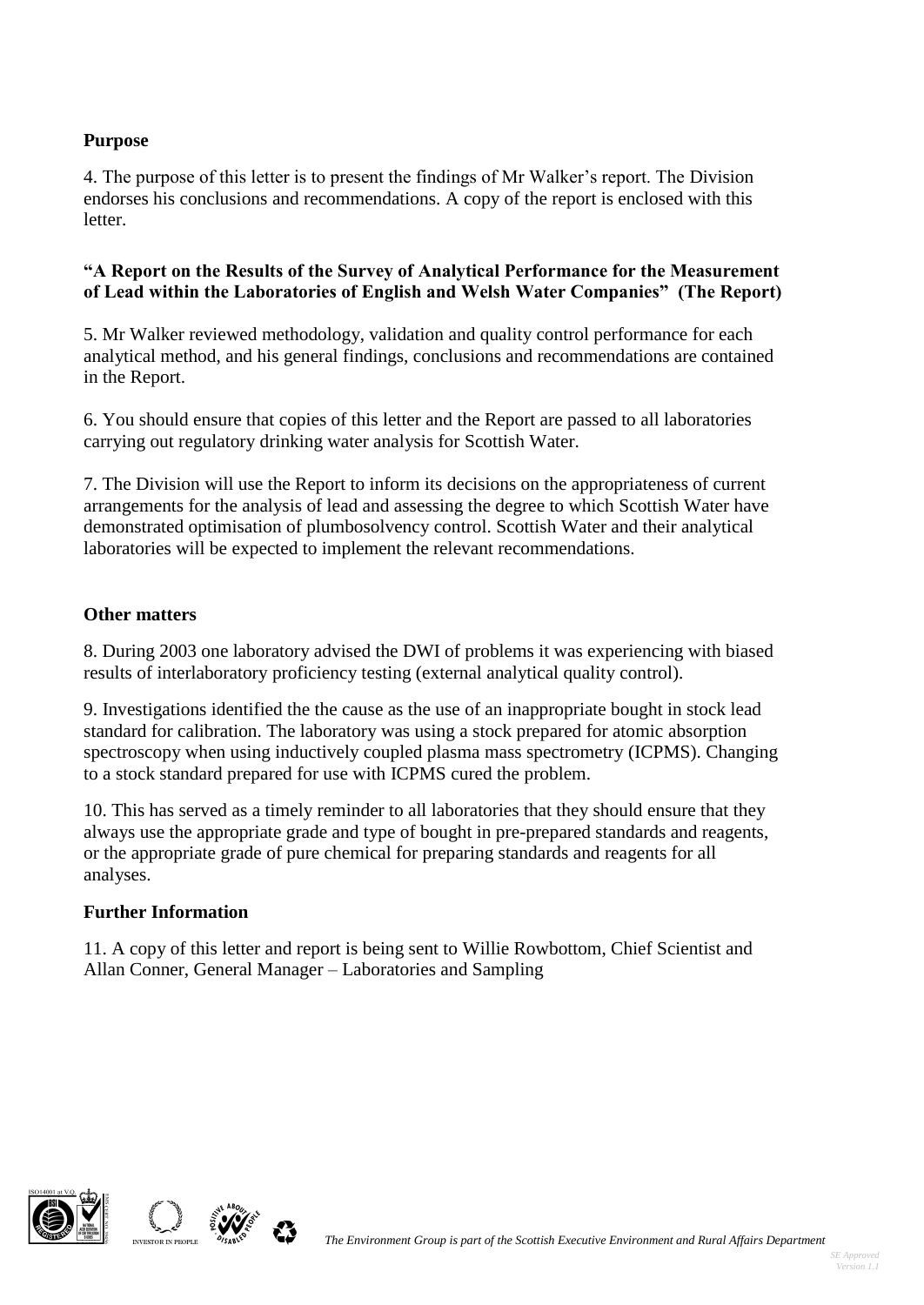# **Enquiries about this letter**

12. Enquiries about this letter should be addressed to Donald Reid (Tel No: 0131 244 0278) or Email: **Donald.reid@scotland.gsi.gov.uk**. Please acknowledge rceipt of this letter using the attached form.

Yours sincerely

Tim Hooton